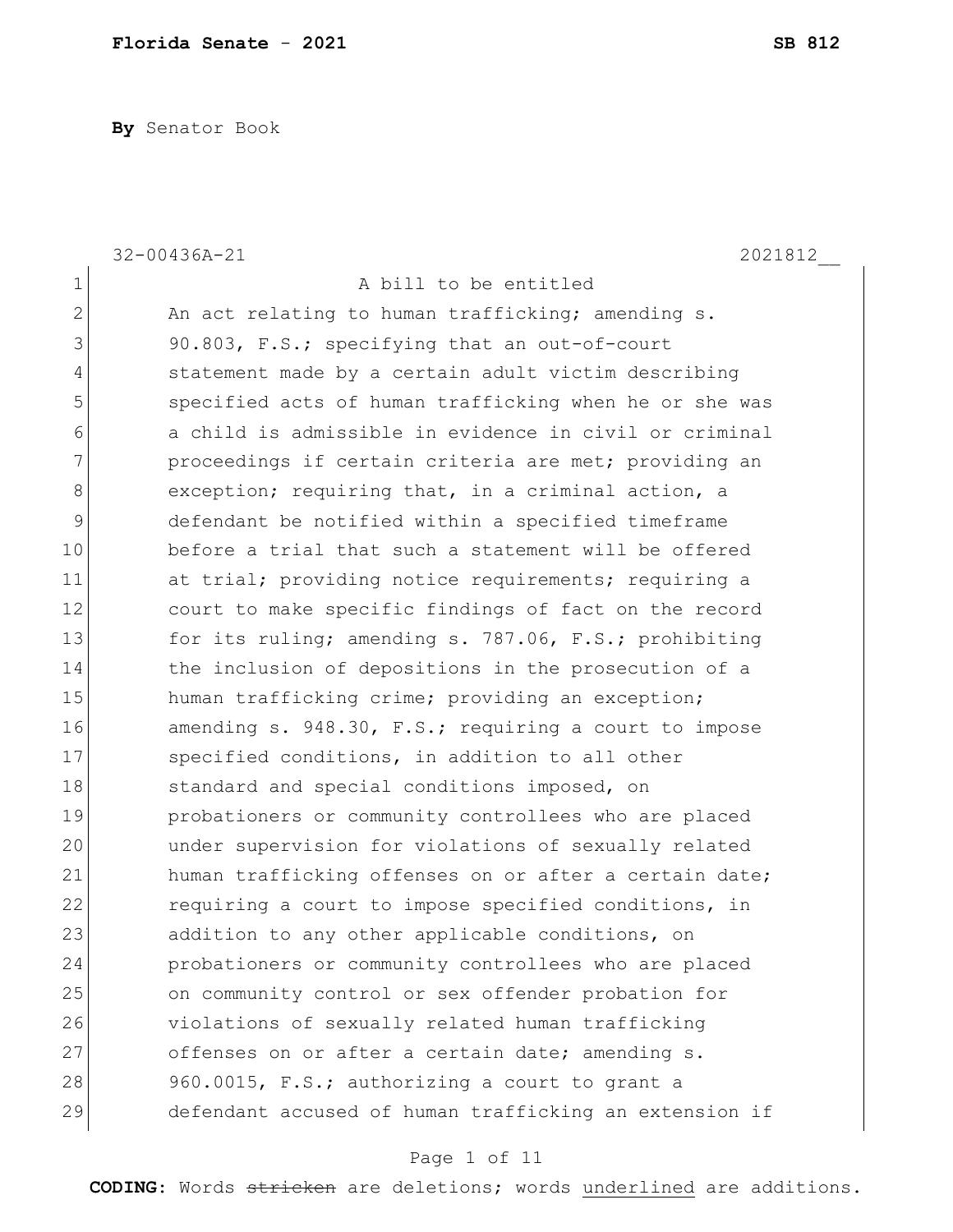|    | $32 - 00436A - 21$<br>2021812                                    |
|----|------------------------------------------------------------------|
| 30 | the defendant demonstrates, upon a showing of need to            |
| 31 | call witnesses or alibi defenses, that such an                   |
| 32 | extension is necessary after the filing of a demand              |
| 33 | for a speedy trial by the state attorney; authorizing            |
| 34 | the court to grant further extensions to prevent                 |
| 35 | deprivation of the defendant's right to due process;             |
| 36 | requiring each state attorney to adopt a pro-                    |
| 37 | prosecution policy for acts of human trafficking;                |
| 38 | providing an effective date.                                     |
| 39 |                                                                  |
| 40 | Be It Enacted by the Leqislature of the State of Florida:        |
| 41 |                                                                  |
| 42 | Section 1. Present subsection (24) of section 90.803,            |
| 43 | Florida Statutes, is redesignated as subsection (25), and a new  |
| 44 | subsection (24) is added to that section, to read:               |
| 45 | 90.803 Hearsay exceptions; availability of declarant             |
| 46 | immaterial. The provision of s. 90.802 to the contrary           |
| 47 | notwithstanding, the following are not inadmissible as evidence, |
| 48 | even though the declarant is available as a witness:             |
| 49 | (24) HEARSAY EXCEPTION; STATEMENT OF ADULT VICTIM.-              |
| 50 | (a) Unless the source of information or the method or            |
| 51 | circumstances by which the statement is reported indicates a     |
| 52 | lack of trustworthiness, an out-of-court statement made by an    |
| 53 | adult victim with a physical, mental, emotional, or              |
| 54 | developmental age of 16 years of age or older describing any act |
| 55 | of human trafficking performed in the presence of, with, by, or  |
| 56 | on the declarant adult when he or she was a child, not otherwise |
| 57 | admissible, is admissible in evidence in any civil or criminal   |
| 58 | proceeding if:                                                   |
|    |                                                                  |

# Page 2 of 11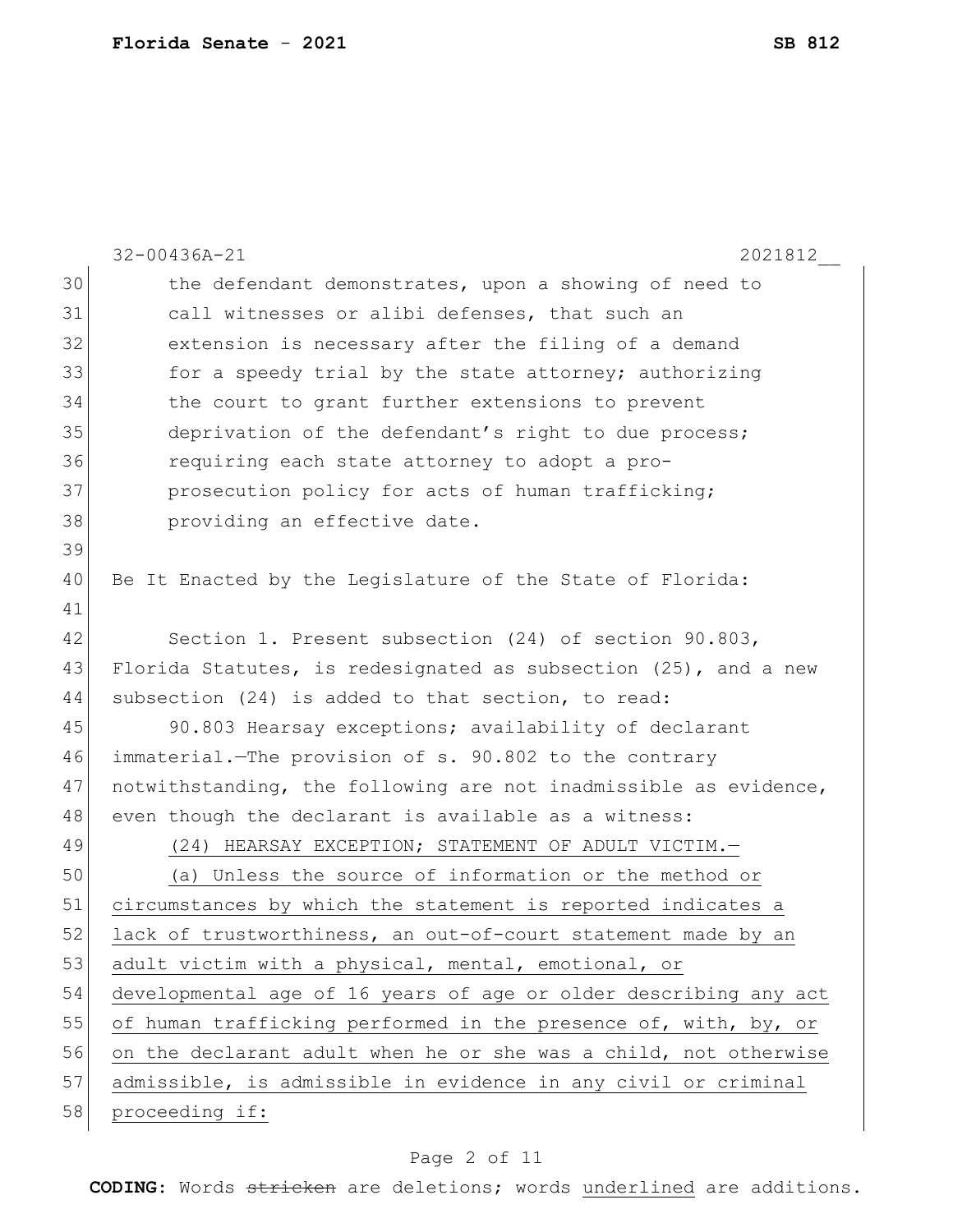|    | $32 - 00436A - 21$<br>2021812                                    |
|----|------------------------------------------------------------------|
| 59 | 1. The court finds in a hearing conducted outside the            |
| 60 | presence of the jury that the time, content, and circumstances   |
| 61 | of the statement provide sufficient safeguards of reliability.   |
| 62 | In making its determination, the court may consider the mental   |
| 63 | and physical age and maturity of the adult, the nature and       |
| 64 | duration of the abuse or offense, the relationship of the adult  |
| 65 | to the offender, the reliability of the assertion, the           |
| 66 | reliability of the victim, and any other factor deemed           |
| 67 | appropriate; and                                                 |
| 68 | 2. The adult either:                                             |
| 69 | a. Testifies; or                                                 |
| 70 | b. Is unavailable as a witness, provided that there is           |
| 71 | other corroborative evidence of the abuse or offense.            |
| 72 | Unavailability shall include a finding by the court that the     |
| 73 | adult's participation in the trial or proceeding would result in |
| 74 | a substantial likelihood of severe emotional or mental harm, in  |
| 75 | addition to findings pursuant to s. 90.804(1).                   |
| 76 | (b) In a criminal action, the defendant shall be notified        |
| 77 | no later than 10 days before trial that a statement that         |
| 78 | qualifies as a hearsay exception pursuant to this subsection     |
| 79 | will be offered as evidence at trial. The notice must include a  |
| 80 | written statement of the content of the adult's statement, the   |
| 81 | time at which the statement was made, the circumstances          |
| 82 | surrounding the statement which indicate its reliability, and    |
| 83 | such other particulars as necessary to provide full disclosure   |
| 84 | of the statement.                                                |
| 85 | (c) The court shall make specific findings of fact on the        |
| 86 | record as to the basis for its ruling under this subsection.     |
| 87 | Section 2. Subsection (12) is added to section 787.06,           |

# Page 3 of 11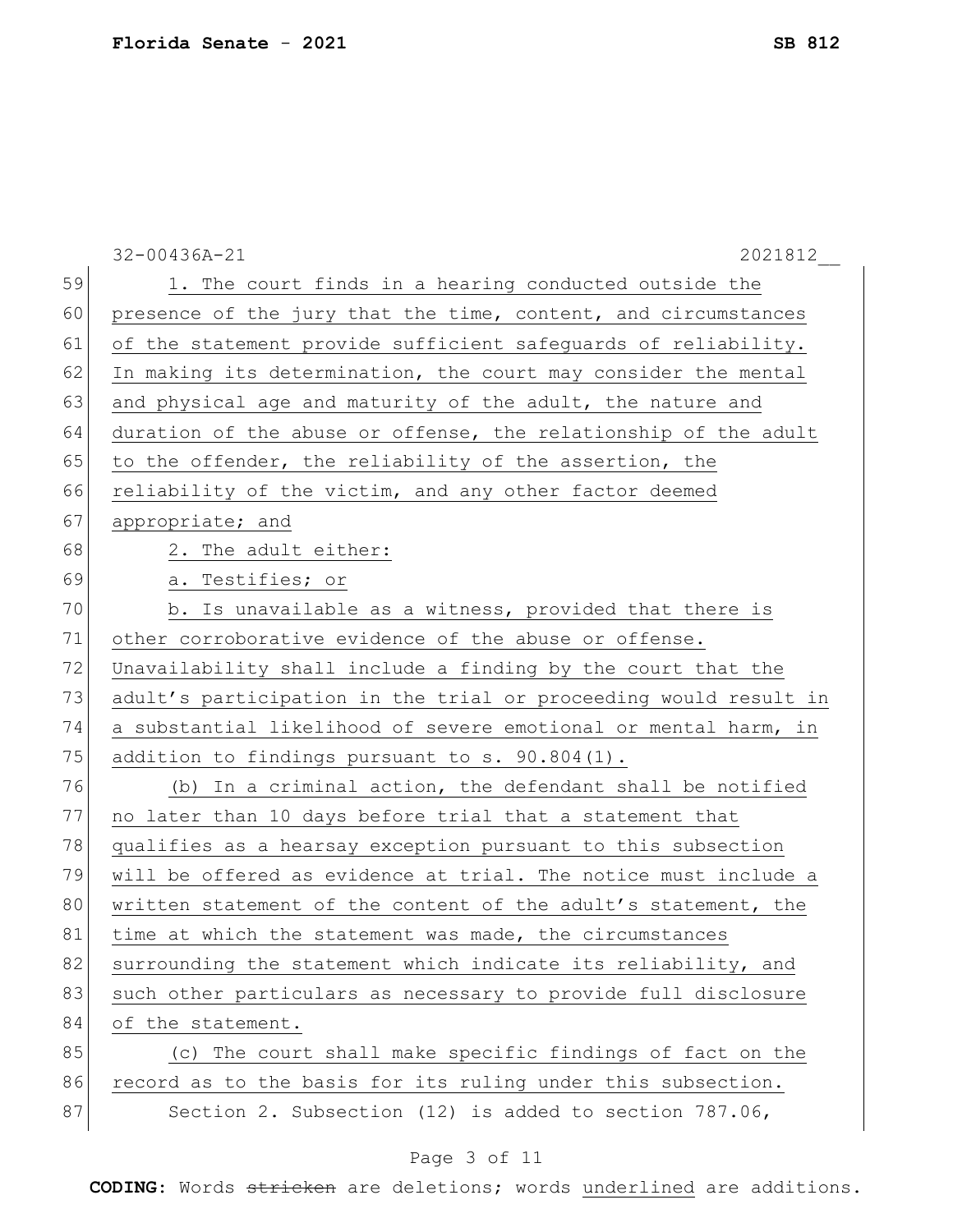|     | $32 - 00436A - 21$<br>2021812                                     |
|-----|-------------------------------------------------------------------|
| 88  | Florida Statutes, to read:                                        |
| 89  | 787.06 Human trafficking.-                                        |
| 90  | (12) The prosecution of a crime under this section may not        |
| 91  | include depositions, unless good cause is shown, governed by all  |
| 92  | of the following factors:                                         |
| 93  | (a)<br>The consequences to the defendant.                         |
| 94  | The complexity of the issues involved.<br>(b)                     |
| 95  | The complexity of the witness testimony.<br>(C)                   |
| 96  | The other opportunities available to the defendant to<br>(d)      |
| 97  | discover the information sought by deposition.                    |
| 98  | Section 3. Subsections (1) and (2) of section $948.30$ ,          |
| 99  | Florida Statutes, are amended to read:                            |
| 100 | 948.30 Additional terms and conditions of probation or            |
| 101 | community control for certain sex offenses.-Conditions imposed    |
| 102 | pursuant to this section do not require oral pronouncement at     |
| 103 | the time of sentencing and shall be considered standard           |
| 104 | conditions of probation or community control for offenders        |
| 105 | specified in this section.                                        |
| 106 | (1) Effective for probationers or community controllees           |
| 107 | whose crime was committed on or after October 1, 1995, and who    |
| 108 | are placed under supervision for violation of s. $787.06(3)(b)$ , |
| 109 | (d), (f), or (g), chapter 794, s. 800.04, s. 827.071, s.          |
| 110 | 847.0135(5), or s. 847.0145, the court must impose the following  |
| 111 | conditions in addition to all other standard and special          |
| 112 | conditions imposed:                                               |
| 113 | (a) A mandatory curfew from 10 p.m. to 6 a.m. The court may       |
| 114 | designate another 8-hour period if the offender's employment      |
| 115 | precludes the above specified time, and the alternative is        |
| 116 | recommended by the Department of Corrections. If the court        |

## Page 4 of 11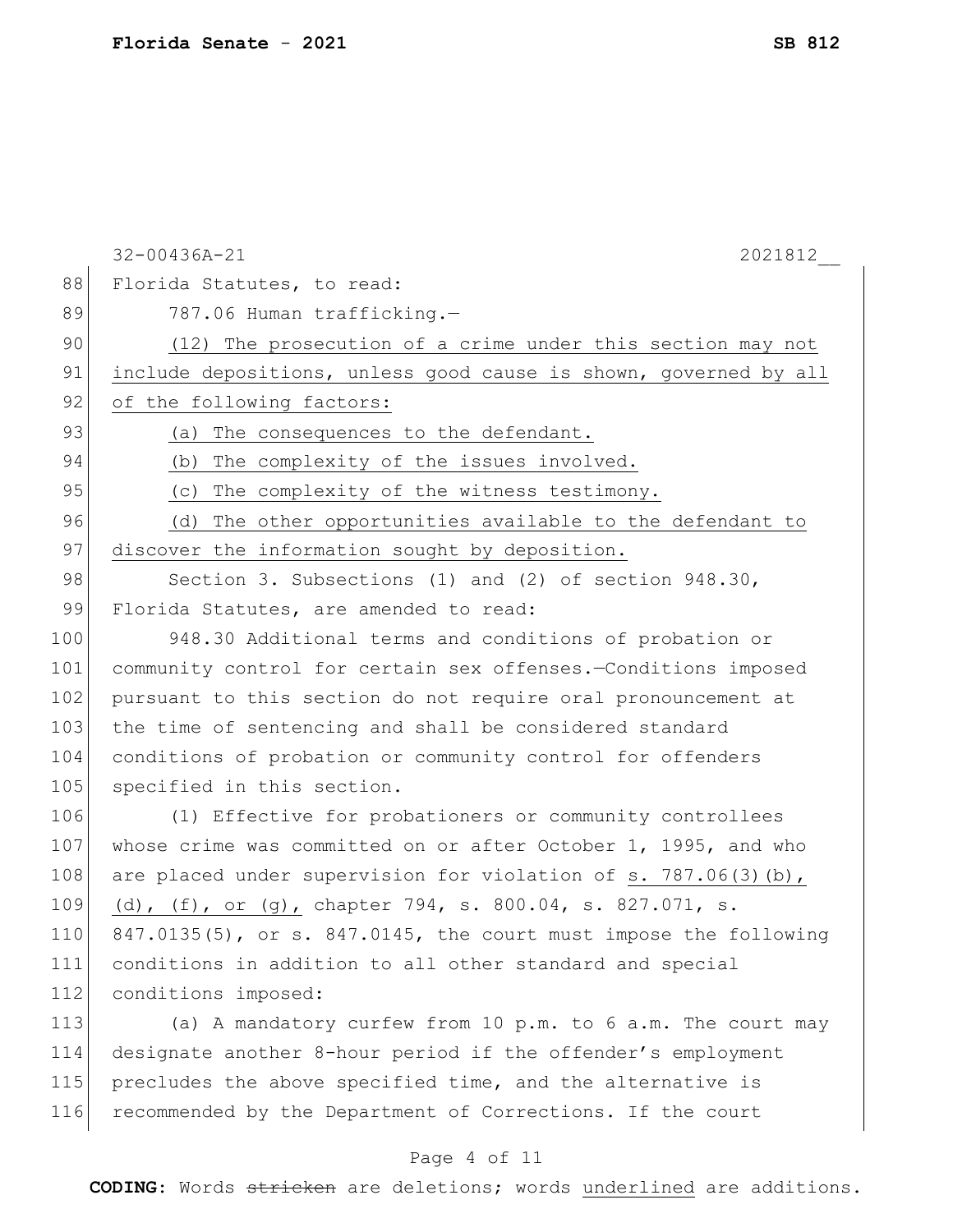32-00436A-21 2021812\_\_ 117 determines that imposing a curfew would endanger the victim, the 118 court may consider alternative sanctions.

119 (b) If the victim was under the age of 18, a prohibition on 120 living within 1,000 feet of a school, child care facility, park, 121 playground, or other place where children regularly congregate, 122 as prescribed by the court. The 1,000-foot distance shall be 123 measured in a straight line from the offender's place of 124 residence to the nearest boundary line of the school, child care 125 facility, park, playground, or other place where children 126 congregate. The distance may not be measured by a pedestrian 127 route or automobile route. A probationer or community controllee 128 who is subject to this paragraph may not be forced to relocate 129 and does not violate his or her probation or community control 130 if he or she is living in a residence that meets the 131 requirements of this paragraph and a school, child care 132 facility, park, playground, or other place where children 133 regularly congregate is subsequently established within 1,000 134 feet of his or her residence.

135 (c) Active participation in and successful completion of a 136 sex offender treatment program with qualified practitioners 137 specifically trained to treat sex offenders, at the 138 probationer's or community controllee's own expense. If a 139 qualified practitioner is not available within a 50-mile radius 140 of the probationer's or community controllee's residence, the 141 offender shall participate in other appropriate therapy.

142 (d) A prohibition on any contact with the victim, directly 143 or indirectly, including through a third person, unless approved 144 by the victim, a qualified practitioner in the sexual offender 145 treatment program, and the sentencing court.

### Page 5 of 11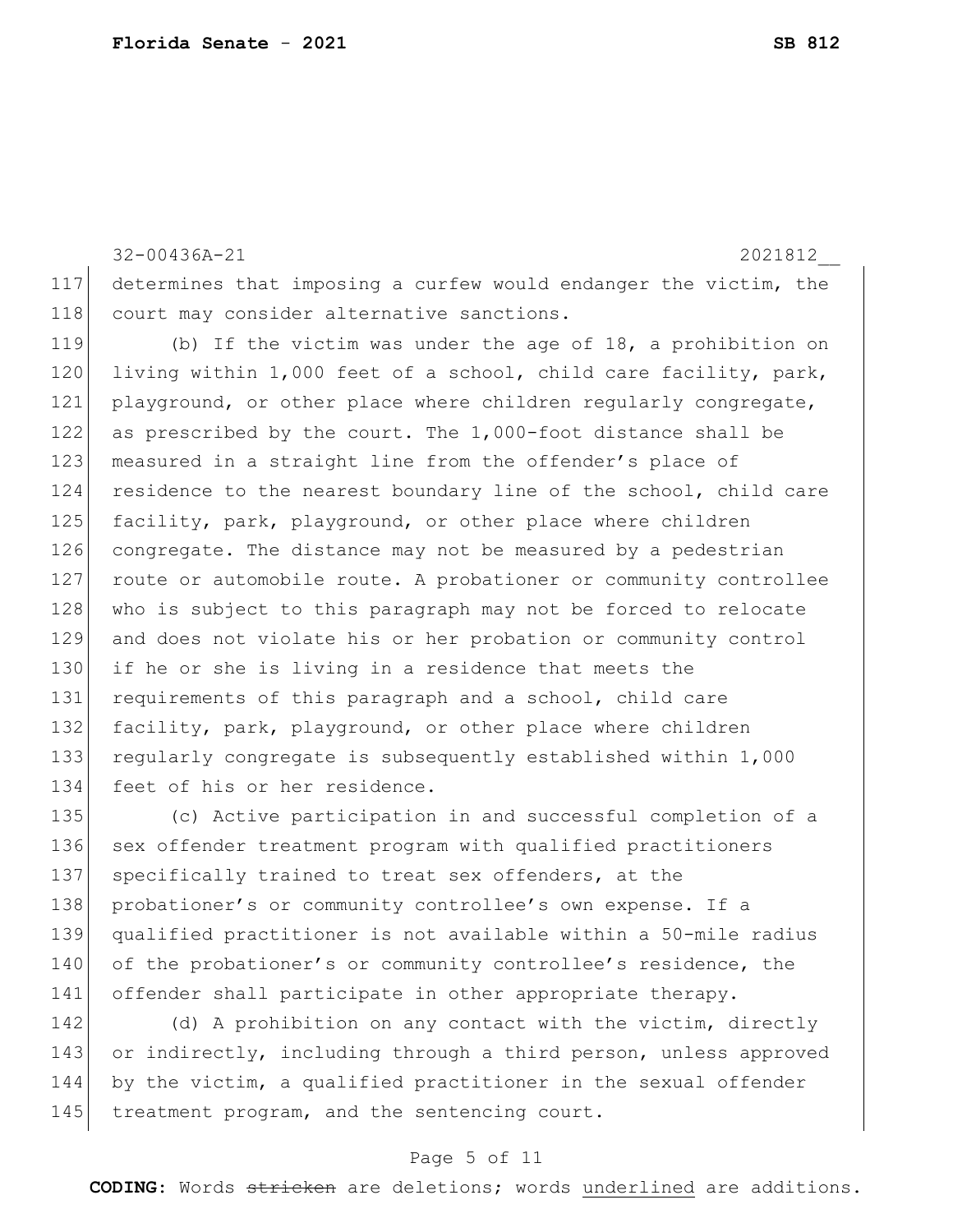32-00436A-21 2021812\_\_ 146 (e) If the victim was under the age of 18, a prohibition on 147 contact with a child under the age of 18 except as provided in 148 this paragraph. The court may approve supervised contact with a 149 child under the age of 18 if the approval is based upon a 150 recommendation for contact issued by a qualified practitioner 151 who is basing the recommendation on a risk assessment. Further, 152 the sex offender must be currently enrolled in or have 153 successfully completed a sex offender therapy program. The court 154 may not grant supervised contact with a child if the contact is 155 not recommended by a qualified practitioner and may deny 156 supervised contact with a child at any time. When considering 157 whether to approve supervised contact with a child, the court 158 must review and consider the following: 159 1. A risk assessment completed by a qualified practitioner. 160 The qualified practitioner must prepare a written report that 161 must include the findings of the assessment and address each of 162 the following components: 163 a. The sex offender's current legal status; 164 b. The sex offender's history of adult charges with 165 apparent sexual motivation; 166 c. The sex offender's history of adult charges without 167 apparent sexual motivation; 168 d. The sex offender's history of juvenile charges, whenever 169 available: 170 e. The sex offender's offender treatment history, including 171 consultations with the sex offender's treating, or most recent 172 treating, therapist; 173 f. The sex offender's current mental status; 174 g. The sex offender's mental health and substance abuse

### Page 6 of 11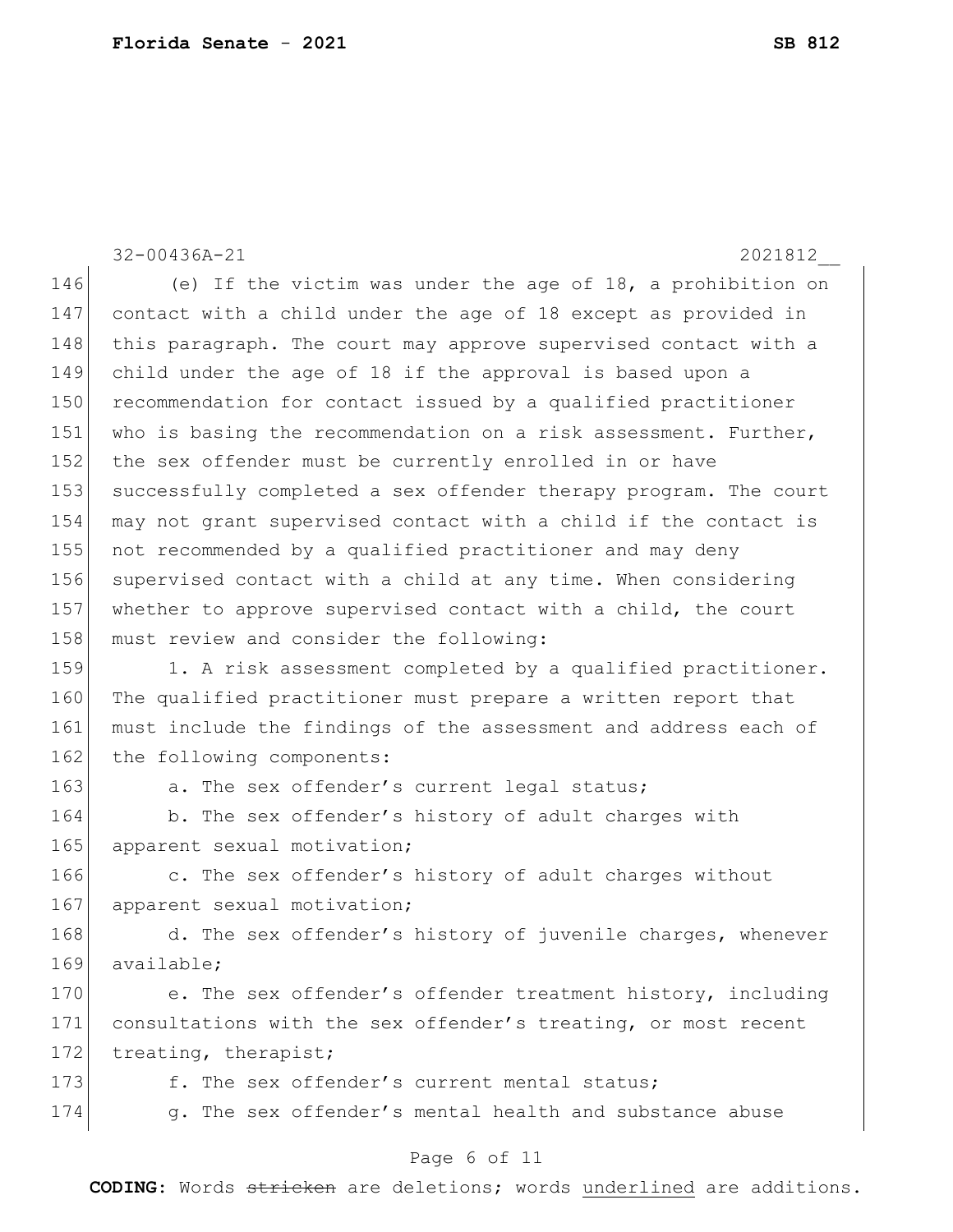|     | $32 - 00436A - 21$<br>2021812                                    |
|-----|------------------------------------------------------------------|
| 175 | treatment history as provided by the Department of Corrections;  |
| 176 | h. The sex offender's personal, social, educational, and         |
| 177 | work history;                                                    |
| 178 | i. The results of current psychological testing of the sex       |
| 179 | offender if determined necessary by the qualified practitioner;  |
| 180 | j. A description of the proposed contact, including the          |
| 181 | location, frequency, duration, and supervisory arrangement;      |
| 182 | k. The child's preference and relative comfort level with        |
| 183 | the proposed contact, when age appropriate;                      |
| 184 | 1. The parent's or legal guardian's preference regarding         |
| 185 | the proposed contact; and                                        |
| 186 | m. The qualified practitioner's opinion, along with the          |
| 187 | basis for that opinion, as to whether the proposed contact would |
| 188 | likely pose significant risk of emotional or physical harm to    |
| 189 | the child.                                                       |
| 190 |                                                                  |
| 191 | The written report of the assessment must be given to the court; |
| 192 | 2. A recommendation made as a part of the risk assessment        |
| 193 | report as to whether supervised contact with the child should be |
| 194 | approved;                                                        |
| 195 | 3. A written consent signed by the child's parent or legal       |
| 196 | quardian, if the parent or legal quardian is not the sex         |
| 197 | offender, agreeing to the sex offender having supervised contact |
| 198 | with the child after receiving full disclosure of the sex        |
| 199 | offender's present legal status, past criminal history, and the  |
| 200 | results of the risk assessment. The court may not approve        |
| 201 | contact with the child if the parent or legal quardian refuses   |
| 202 | to give written consent for supervised contact;                  |
| 203 | 4. A safety plan prepared by the qualified practitioner,         |
|     |                                                                  |

# Page 7 of 11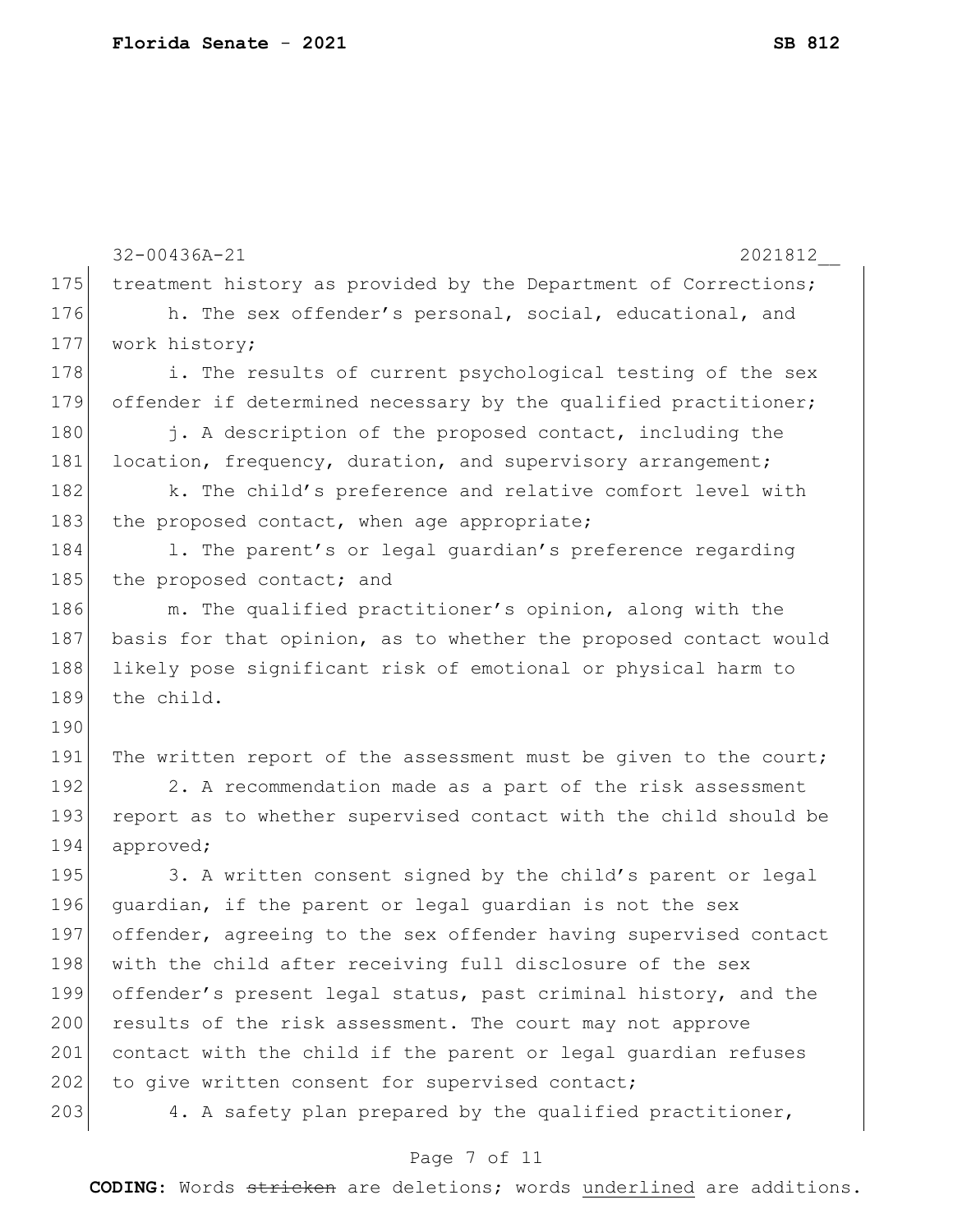32-00436A-21 2021812\_\_ 204 who provides treatment to the offender, in collaboration with 205 the sex offender, the child's parent or legal quardian, if the 206 parent or legal guardian is not the sex offender, and the child, 207 when age appropriate, which details the acceptable conditions of 208 contact between the sex offender and the child. The safety plan 209 must be reviewed and approved by the court; and 210 5. Evidence that the child's parent or legal guardian 211 understands the need for and agrees to the safety plan and has 212 agreed to provide, or to designate another adult to provide, 213 constant supervision any time the child is in contact with the 214 offender. 215 216 The court may not appoint a person to conduct a risk assessment 217 and may not accept a risk assessment from a person who has not 218 demonstrated to the court that he or she has met the 219 requirements of a qualified practitioner as defined in this 220 section. 221  $(f)$  If the victim was under age 18, a prohibition on 222 working for pay or as a volunteer at any place where children 223 regularly congregate, including, but not limited to, schools, 224 child care facilities, parks, playgrounds, pet stores, 225 libraries, zoos, theme parks, and malls. 226 (g) Unless otherwise indicated in the treatment plan 227 provided by a qualified practitioner in the sexual offender 228 treatment program, a prohibition on viewing, accessing, owning, 229 or possessing any obscene, pornographic, or sexually stimulating 230 visual or auditory material, including telephone, electronic

231 media, computer programs, or computer services that are relevant 232 to the offender's deviant behavior pattern.

### Page 8 of 11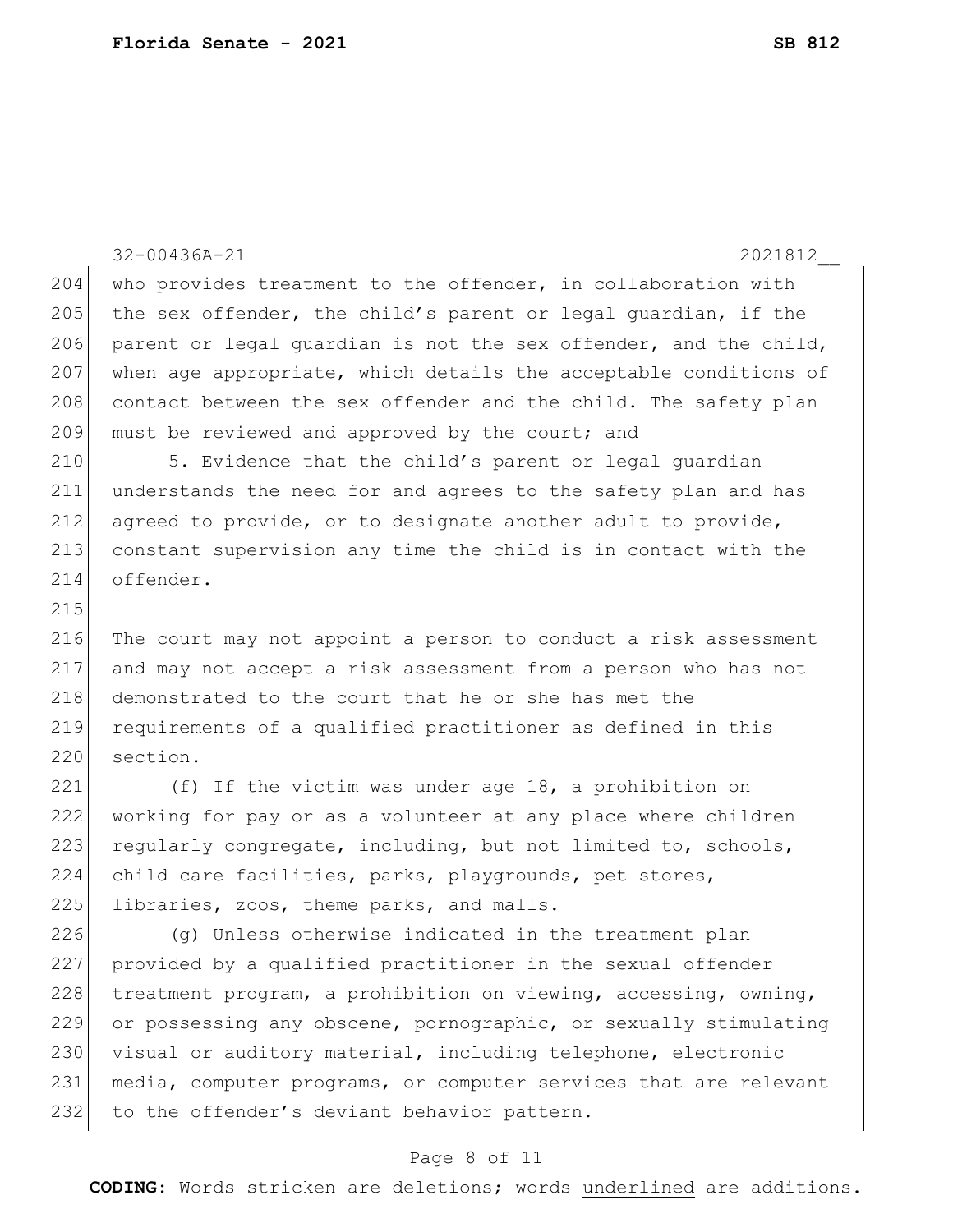32-00436A-21 2021812\_\_ 233 (h) Effective for probationers and community controllees 234 whose crime is committed on or after July 1, 2005, a prohibition 235 on accessing the Internet or other computer services until a 236 qualified practitioner in the offender's sex offender treatment 237 program, after a risk assessment is completed, approves and 238 implements a safety plan for the offender's accessing or using 239 the Internet or other computer services. 240 (i) A requirement that the probationer or community 241 controllee must submit a specimen of blood or other approved 242 biological specimen to the Department of Law Enforcement to be 243 registered with the DNA data bank. 244 (j) A requirement that the probationer or community 245 controllee make restitution to the victim, as ordered by the 246 court under s. 775.089, for all necessary medical and related 247 professional services relating to physical, psychiatric, and 248 psychological care. 249 (k) Submission to a warrantless search by the community 250 control or probation officer of the probationer's or community 251 controllee's person, residence, or vehicle. 252 (2) Effective for a probationer or community controllee 253 whose crime was committed on or after October 1, 1997, and who 254 is placed on community control or sex offender probation for a 255 violation of s. 787.06(3)(b), (d), (f), or (g), chapter 794, s. 256 800.04, s. 827.071, s. 847.0135(5), or s. 847.0145, in addition 257 to any other provision of this section, the court must impose 258 the following conditions of probation or community control: 259 (a) As part of a treatment program, participation at least 260 annually in polygraph examinations to obtain information 261 necessary for risk management and treatment and to reduce the

### Page 9 of 11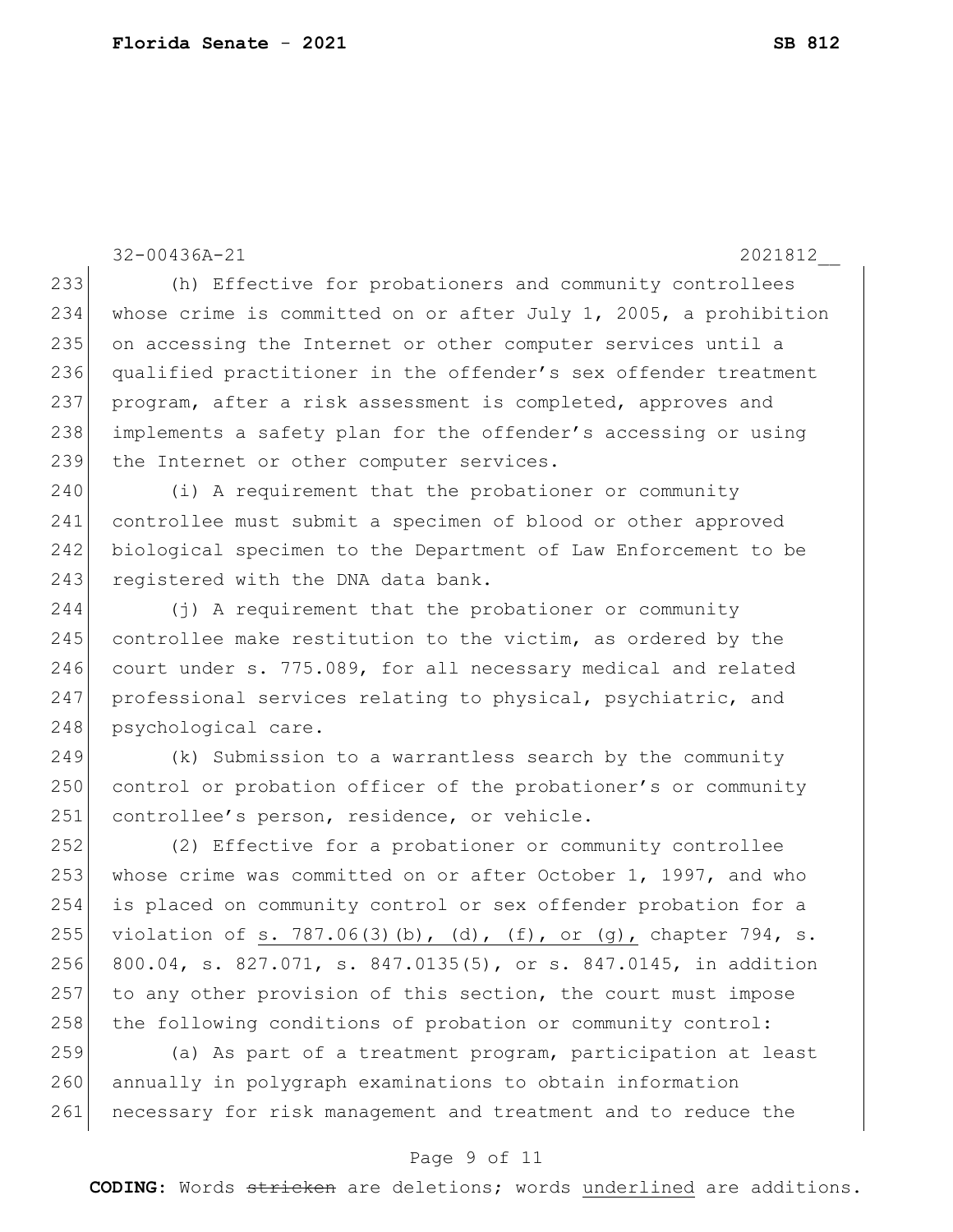32-00436A-21 2021812\_\_ 262 sex offender's denial mechanisms. A polygraph examination must 263 be conducted by a polygrapher who is a member of a national or 264 state polygraph association and who is certified as a 265 postconviction sex offender polygrapher, where available, and 266 shall be paid for by the probationer or community controllee. 267 The results of the polygraph examination shall be provided to 268 the probationer's or community controllee's probation officer 269 and qualified practitioner and shall not be used as evidence in 270 court to prove that a violation of community supervision has 271 occurred. 272 (b) Maintenance of a driving log and a prohibition against 273 driving a motor vehicle alone without the prior approval of the 274 supervising officer. 275 (c) A prohibition against obtaining or using a post office 276 box without the prior approval of the supervising officer.  $277$  (d) If there was sexual contact, a submission to, at the 278 probationer's or community controllee's expense, an HIV test 279 with the results to be released to the victim or the victim's 280 parent or guardian. 281 (e) Electronic monitoring when deemed necessary by the 282 community control or probation officer and his or her 283 supervisor, and ordered by the court at the recommendation of 284 the Department of Corrections. 285 Section 4. Subsections (4) and (5) are added to section 286 960.0015, Florida Statutes, to read: 287 960.0015 Victim's right to a speedy trial; speedy trial 288 demand by the state attorney. $-$ 289 (4) Upon the filing of a demand for a speedy trial by the 290 state attorney, the trial court may grant a defendant accused of

### Page 10 of 11